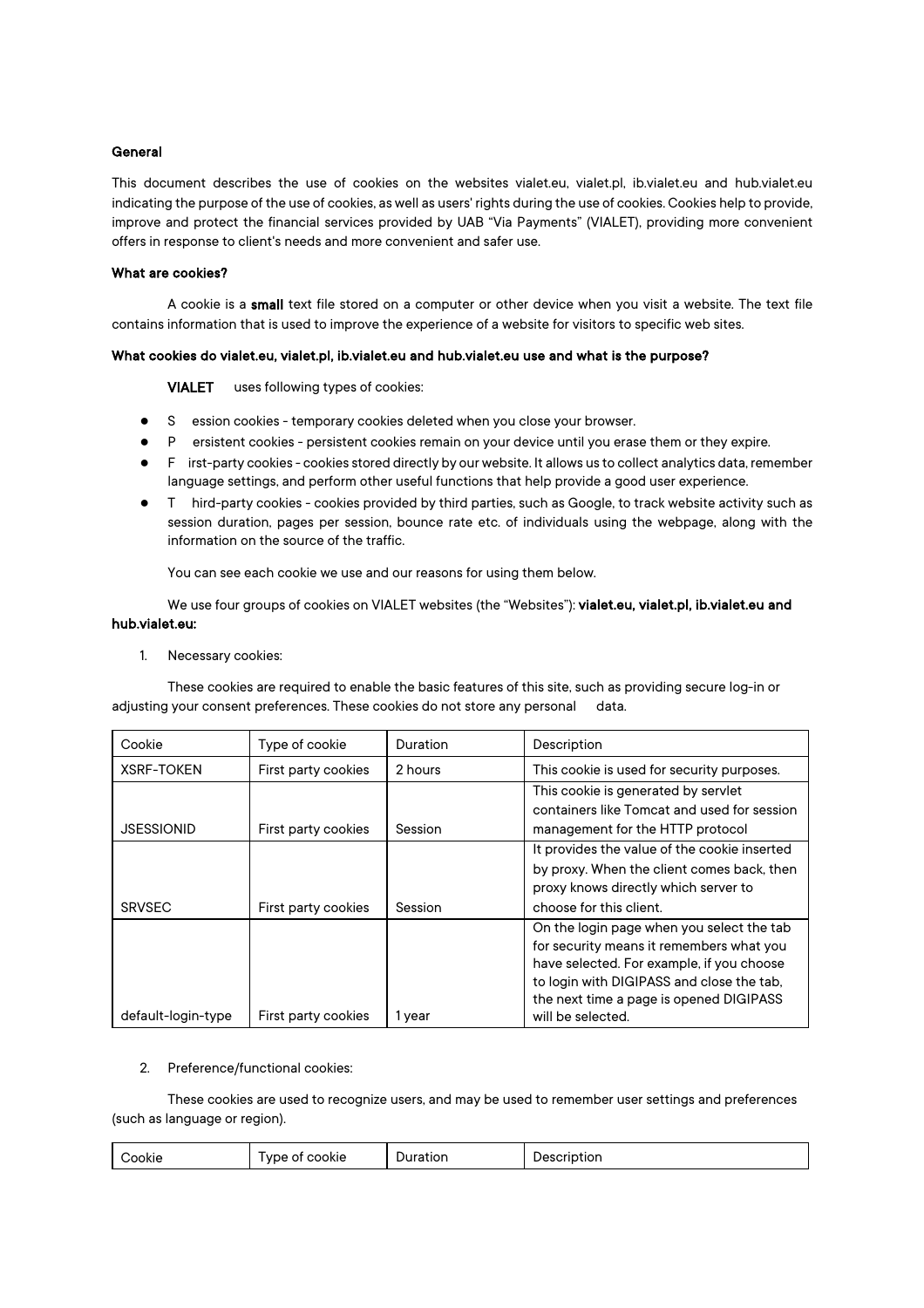|                       |             |                   | Allows users to access their conversations     |
|-----------------------|-------------|-------------------|------------------------------------------------|
| intercom-session-     |             | 7 days (from each | and have data communicated on logged           |
| mct8pkrx              | Third party | log in)           | out pages for 1 week.                          |
| intercom-id-          |             |                   | Allows visitors to see any conversations       |
| mct8pkrx              | Third party | 9 Months          | they've had on Intercom websites.              |
|                       |             |                   | Enables Google sign in with Google             |
| <b>G ENABLED IDPS</b> | Third party | Persistent        | account.                                       |
|                       |             |                   | This cookie (Zoho) is used for security        |
|                       |             |                   | purposes in order to avoid Cross-Site          |
|                       |             |                   | Request Forgery, (CSRF) for the AJAX calls     |
| LS CSRF TOKEN         | Third party | Session           | made by the visitor.                           |
|                       |             |                   | This cookie identifies the unique visitors for |
| vialeteu-zldp         | Third party | 2 years           | the website.                                   |
|                       |             |                   | This cookie identifies unique visits for a     |
| vialeteu- zldt        | Third party | 1 day             | visitor in the website.                        |

## 3. Analytics/performance cookies:

These cookies help us recognize and count the number of visitors to the Websites, understand how visitors interact with the Websites, by collecting and reporting information anonymously. These cookies assist in improving the functionality and usability of the Websites.

| Cookie             | Type of cookie | <b>Duration</b> | Description                                  |
|--------------------|----------------|-----------------|----------------------------------------------|
|                    |                |                 | Used to store your Hotjar User ID, unique    |
| hjSessionUser 1488 |                |                 | to this site on this browser.                |
| 518                | Third party    | 1 year          |                                              |
|                    |                |                 | Google Analytics: Registers a unique ID that |
|                    |                |                 | is used to generate statistical data on how  |
| ga                 | Third party    | 2 years         | the visitor uses the website.                |
|                    |                |                 | Google Analytics: Registers a unique ID that |
|                    |                |                 | is used to generate statistical data on how  |
| _gid               | Third party    | Session         | the visitor uses the website.                |
|                    |                |                 | Used to detect the first page view session   |
| hjAbsoluteSessionl |                |                 | of a user.                                   |
| nProgress          | Third party    | 30 minutes      |                                              |
|                    |                |                 | Used to store your Hotjar User ID, unique to |
| hjSessionUser_224_ |                |                 | this site on this browser.                   |
| 9737               | Third party    | 1 year          |                                              |

## 4. Targeting/Marketing cookies:

These cookies are used to track visitors across websites, to record a user's visit to a website, pages visited and links follows. These are usually placed by advertising networks with the intention to display ads that are relevant to individual users, by collecting information about your browsing history.

| Cookie  | Type of cookie | Duration | Description                                                                        |
|---------|----------------|----------|------------------------------------------------------------------------------------|
|         |                |          | Necessary for the sign-up function on the<br>website. This function is provided by |
|         |                |          |                                                                                    |
| smVID   | Third party    | 29 days  | Sumo.com.                                                                          |
|         |                |          | The smToken is set once you login to                                               |
|         |                |          | Sumo and is checked to verify whether you                                          |
| smToken | Third party    | vear     | are logged into Sumo or not.                                                       |